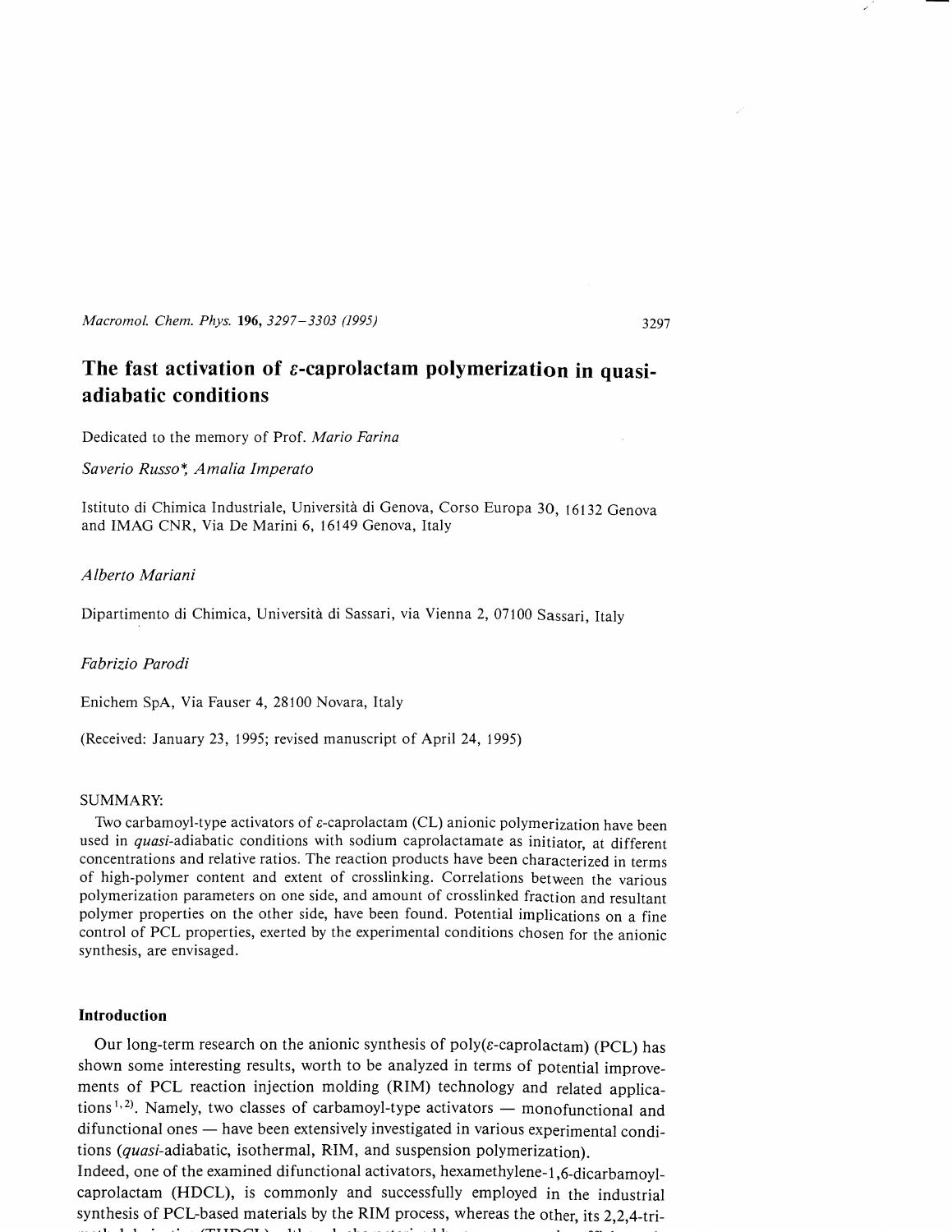-

In the present paper a full account on our results, related to the use of the above activators in the anionic synthesis of PCL performed quasi-adiabatically, is given. In these experimental conditions, formation of crosslinked polymer structures in variable amounts has been found. The detailed evaluation of how the various reaction parameters control the polymerization kinetics as well as the extent of crosslinking is of primary importance inasmuch as the latter strongly affects end properties of the resulting materials. *Quasi-adiabatic* processes seem a necessary prerequisite to induce relevant crosslinking, whereas usual RIM conditions are too close to isothermal processes to cause crosslinking to an appreciable extent<sup>2</sup>. Indeed, the temperature profile during polymerization seems to be the controlling factor in the formation of PCL branching and crosslinking, through its influence on the rheokinetic parameters of the polymerization reaction. The latter wili, in turn, strongly affect the side reactions responsible for the network formation.

A detailed knowledge of the phenomenon can provide a full range of useful experimental conditions, also in terms of modified RIM technology, capable of affording the desired PCL properties.

## **Experimental part**

#### *Materials*

CL has been kindly supplied by Enichem, Porto Marghera, Italy; sodium caprolactamate in CL and HDCL by DSM Research, Geleen, the Netherland. THDCL was a laboratory preparation, obtained by blocking the corresponding diisocyanate with CL in toluene and removing the solvent by vacuum distillation.

#### *Polymerization*

General information on the polymerization procedure is given elsewhere  $2^{-4}$ . In the double-walled reaction vessel monomer, activator and initiator are sequentially added with stirring. Temperature rise is monitored as described in ref.<sup>5)</sup>.

#### *Product characterization*

The evaluation of monomer conversion, amount of cyclic oligomers and low molecular weight side products, and high polymer yield has been performed following already described methods 4). Soxhlet extraction by trifluoroethanol has been utilized for the gravimetric determination of PCL crosslinked fraction. Swelling experiments have been performed exposing PCL samples to vapours of formic acid followed by gravimetric evaluation. Wide angle X-ray scattering measurements have been carried out by a PHILIPS powder diffractometer (mod. PW1050; Cu  $K_a$  Ni-filtered radiation).

# ResuIts **and** discussion

Polymerization runs based on HDCL as activator gave the results listed in Tab. 1, where the polymerization time, the high polymer yield and the monomer conversion for different sodium caprolactamate and activator concentrations are given. In the last column the percentage of the polymer fraction insoluble in trifluoroethanol is reported.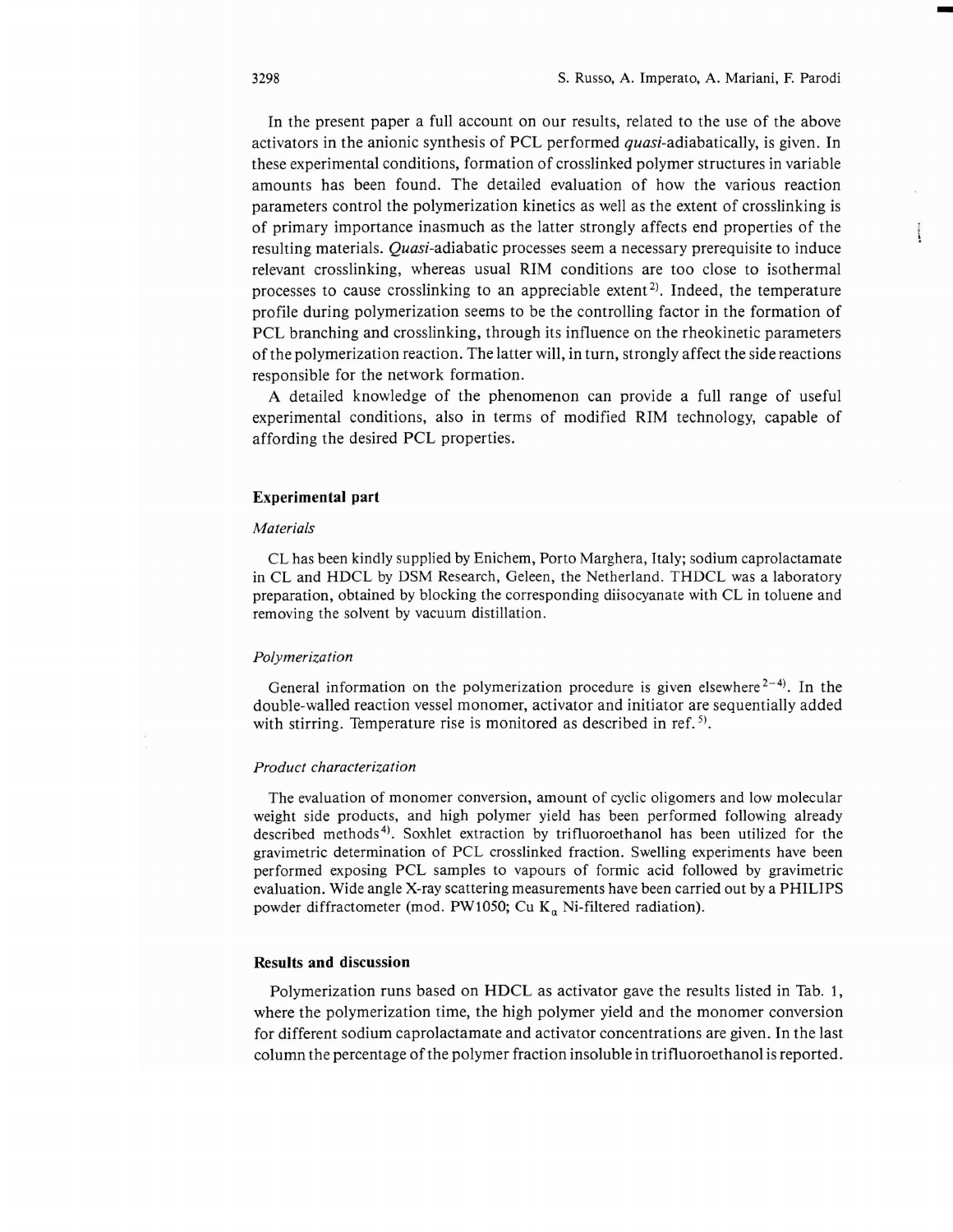The fast activation of  $\varepsilon$ -caprolactam polymerization  $\dots$  3299

| and crosslinked fraction on [I] and $[H DCL]^{\omega}$ |                             |                      |                                  |                                  |                                                                     |
|--------------------------------------------------------|-----------------------------|----------------------|----------------------------------|----------------------------------|---------------------------------------------------------------------|
| [HDCL]<br>mol/mol CL<br>in $\%$                        | $[1]$<br>mol/mol CL<br>in % | $t_{\rm p}/\text{s}$ | High-polymer<br>yield<br>in $\%$ | Monomer<br>conversion<br>in $\%$ | CF <sub>3</sub> CH <sub>2</sub> OH<br>insoluble fraction<br>in $\%$ |
| 0.15                                                   | 0.30                        | 210                  | 94.9                             | 97.7                             | 13.5                                                                |
| 0.25                                                   | 0.30                        | 120                  | 96.3                             |                                  | 50.8                                                                |
| 0.30                                                   | 0.30                        | 72                   | 95.8                             | 97.8                             | 67.2                                                                |
| 0.40                                                   | 0.30                        | 60                   | 96.1                             |                                  | (72.6)                                                              |
| 0.45                                                   | 0.30                        | 50                   | 96.0                             | 98.1                             | (69.7)                                                              |
| 0.60                                                   | 0.30                        | 43                   | 94.7                             | 97.2                             | 85.5                                                                |
| 0.90                                                   | 0.30                        | 60                   | 92.5                             |                                  |                                                                     |
| 0.15                                                   | 0.60                        | 600                  | 93.3                             | 97.0                             | 3.5                                                                 |
| 0.20                                                   | 0.60                        | 480                  | 94.4                             | 97.4                             | 7.5                                                                 |
| 0.25                                                   | 0.60                        | 276                  | 94.6                             | 98.3                             | 27.7                                                                |
| 0.30                                                   | 0.60                        | 60                   | 95.9                             | 98.2                             | 60.4                                                                |
| 0.40                                                   | 0.60                        | 50                   | 95.5                             | 98.4                             | 75.9                                                                |
| 0.50                                                   | 0.60                        | 42                   | 96.3                             | 98.3                             | 79.1                                                                |
| 0.60                                                   | 0.60                        | 30                   | 96.0                             |                                  | 82.0                                                                |
| 0.80                                                   | 0.60                        | 27                   | 95.6                             | 98.4                             | 83.0                                                                |
| 0.90                                                   | 0.60                        | 24                   | 96.5                             | 98.4                             | 80.3                                                                |
| 0.15                                                   | 0.75                        | 365                  | 95.1                             |                                  | 6.9                                                                 |
| 0.37                                                   | 0.75                        | 40                   | 95.9                             |                                  | 70.7                                                                |
| 0.40                                                   | 0.75                        | 36                   | 96.4                             |                                  | 63.7                                                                |
| 0.15                                                   | 0.90                        | 155                  | 92.6                             |                                  | 5.6                                                                 |
| 0.30                                                   | 0.90                        | 84                   | 95.6                             | 98.2                             | 6.7                                                                 |
| 0.45                                                   | 0.90                        | 24                   | 98.2                             |                                  | 9.7                                                                 |
| 0.60                                                   | 0.90                        | 24                   | 96.4                             | 98.3                             | 63.1                                                                |
| 0.90                                                   | 0.90                        | 18                   | 96.4                             |                                  |                                                                     |

Tab. 1. Dependence of polymerization time  $t_p$ , monomer conversion, high-polymer yield and crosslinked fraction on [I] and  $[HDCL]$ <sup>a)</sup>

a) Activator: hexamethylene-1,6-dicarbamoylcaprolactam (HDCL), initiator: sodium caprolactamate (I).

The concentration of HDCL has been varied from 0.15 to  $0.9\%$  (mol/mol of CL) at four fixed concentrations of I (0.3, 0.6, 0.75, 0.9%, mol/mol of CL).

When THDCL was used, only one initiator concentration ( $[I] = 0.6\%$ ) was explored (Tab. 2).

The most relevant kinetic result obtained by using these fast activators is the impressive reduction of  $t_p$  to values shorter than 60 s, in comparison with 300-600 s typical of the *cast ny/on* technology, promoted by 'slow' activators (e. g., *N*acetyl-CL $)$ <sup>1-5)</sup>. The overall polymerization time sharply decreases as the activator concentration increases in the whole range of initiator concentrations evoloped. At the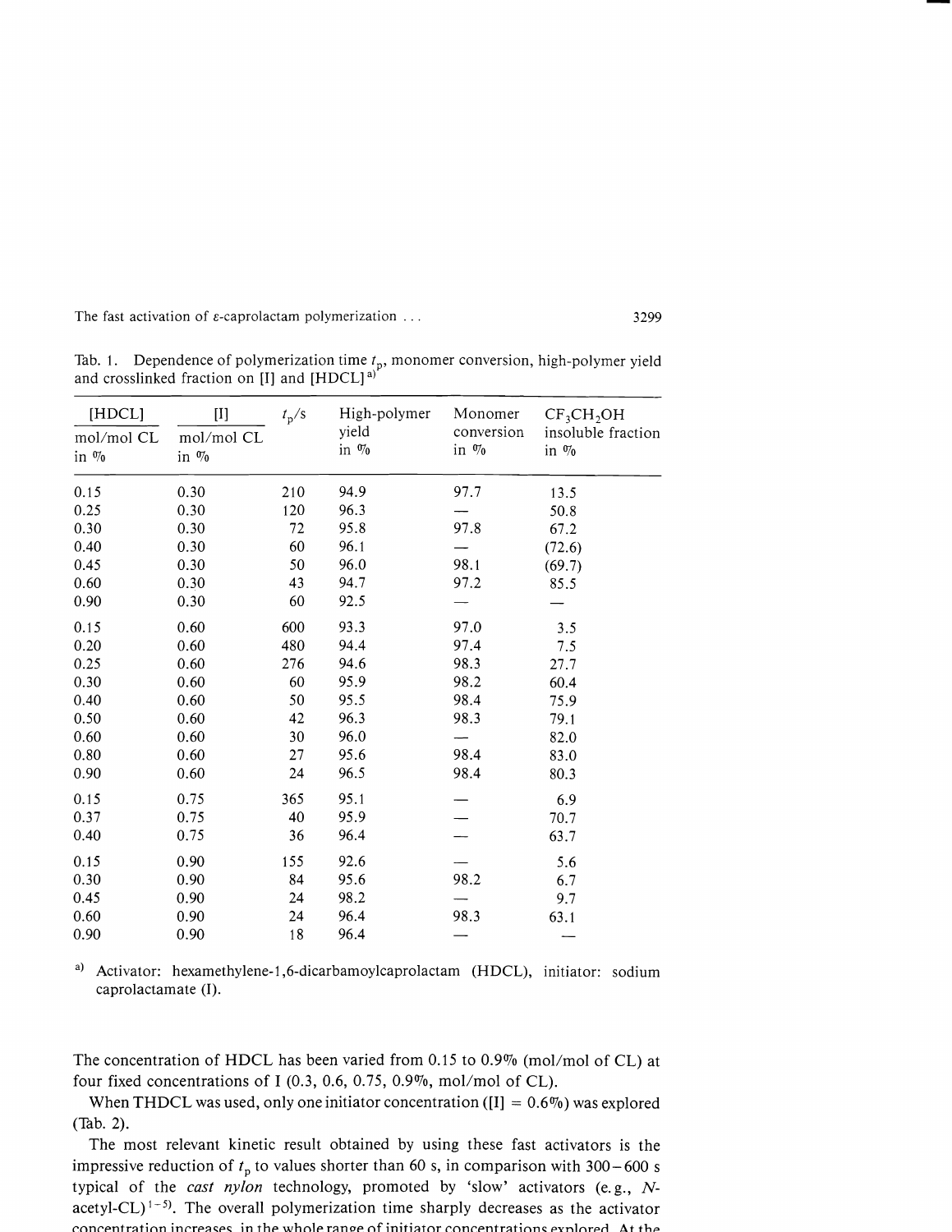-

| <b>[THDCL]</b><br>$mol/mol$ CL<br>in $\%$ | [I]<br>mol/mol CL<br>in $\%$ | $t_{\rm p}$ /s | High-polymer<br>yield<br>in $\%$ | Monomer<br>conversion<br>in $\%$ | CF <sub>3</sub> CH <sub>2</sub> OH<br>insoluble fraction<br>in $\%$ |
|-------------------------------------------|------------------------------|----------------|----------------------------------|----------------------------------|---------------------------------------------------------------------|
| 0.30                                      | 0.60                         | 54             | 96.3                             | 97.9                             | 39.1                                                                |
| 0.40                                      | 0.60                         | 36             | 96.6                             | 98.4                             | 63.7                                                                |
| 0.50                                      | 0.60                         | 26             | 96.0                             | 97.6                             | (57.5)                                                              |
| 0.60                                      | 0.60                         | 28             | 96.4                             |                                  | 75.1                                                                |
| 0.85                                      | 0.60                         | 18             | 96.4                             | 98.1                             | 70.9                                                                |
| 0.90                                      | 0.60                         | 28             | 96.6                             |                                  |                                                                     |

Tab. 2. Dependence of polymerization time  $t_p$ , monomer conversion, high-polymer yield and crosslinked fraction on [I] and  $[THDCL]$ <sup>[a]</sup>

a) Activator: 2,2,4-trimethylhexamethylene-1,6-dicarbamoylcaprolactam (THDCL), initiator: sodium caprolactamate (I).

mer conversions  $> 98\%$ . Accordingly, the amount of low molecular weight cyclic oligomers and side products is lower than *2070.* 

A comparison between the two activators in terms of  $t_p$  *vs.* [A] (for [I] = 0.6 mol- $\%$ ) is shown in Fig. 1. It is evidenced that better results are always given by THDCL activation, with polymerization times that are *ca.* 25% lower than those derived from HDCL activation. The shortest  $t<sub>p</sub>$  value, obtained with THDCL (0.85 mol.- $\%$ ), is only 18 s.



In our opinion, the above  $t_p$  reduction, when THDCL is used, should somehow be linked to the rather high viscosity of that liquid activator which, when syringed into the reaction vessel, can initially form heterogeneous microdomains slow to homogenize, despite the stirring, with the other components of the reacting system. Consequently, a locally higher concentration of growing chains is formed, as compared to HDCL, which is predissolved in an aliquot of CL and very quickly homogenizes with the remaining fraction of it. Chemical differences in reactivity between THDCL and HDCL, if any, should play a much minor role in this respect.

A peculiar effect derived by the use of HDCL and THDCL in the quasi-adiabatic anionic polymerization of CL is the considerable formation of crosslinked polyamide. From the data given in the last column of Tabs. 1 and 2, the amount of crosslinked PCL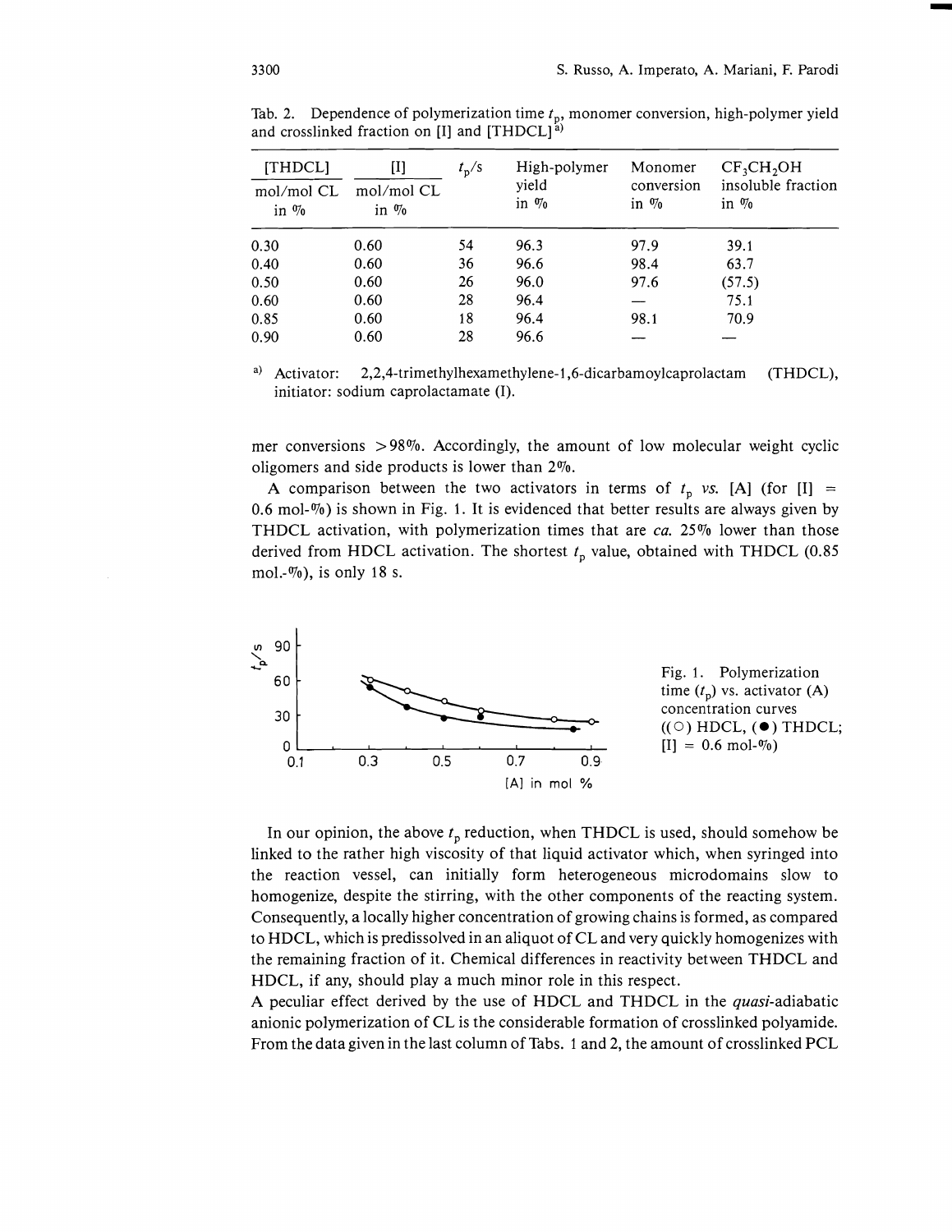The fast activation of  $\varepsilon$ -caprolactam polymerization ...

results strongly dependent on both the concentration and type of the activators used. The experimental data show a marked effect of these catalytic species on the network formation. The branching and crosslinking interchain reactions are indeed originated by the acylation of the active sites (carbanions and amidic anions) present in the macromolecules<sup>6)</sup> and can by no means be considered a secondary phenomenon, as they are major characteristics of anionic PCL syntheses in *quasi*-adiabatic conditions, even in such extremely fast processes. Namely, in any specific system, complex kinetic, thermodynamic and rheological factors are able to strongly affect both the interchain exchange and polymerization reactions, giving eventually rise to the network.

As an example, in Fig. 2 the amount of the crosslinked fraction as a function of [A] for the two activators at  $[I] = 0.6$  mol.-% is reported. For HDCL, a large increment



of the crosslinked fraction for an activator concentration higher than  $0.2 - 0.25\%$  can be observed. A further increment of  $[HDCL]$  from 0.4% on does not seem to be particularly relevant in this respect. A similar sigmoid behavior is also shown by the percentage of PCL crosslinked fraction as a function of [THDCL]. However, it should be noticed that, in the latter case, extensive crosslinking occurs at higher [A] and reaches limiting values lower than those pertaining to HDCL. Shorter polymerization times for THDCL, as compared to HDCL (Tabs. 1 and 2), and a consequent, more rapid increase of medium viscosity can fully account for the above data.

A qualitative comparison among the various sodium caprolactamate concentrations and their role on the crosslinking extent is also possible, although only for HDCL. From the data of the last column of Tab. 1, it can be inferred that also other PCL

3301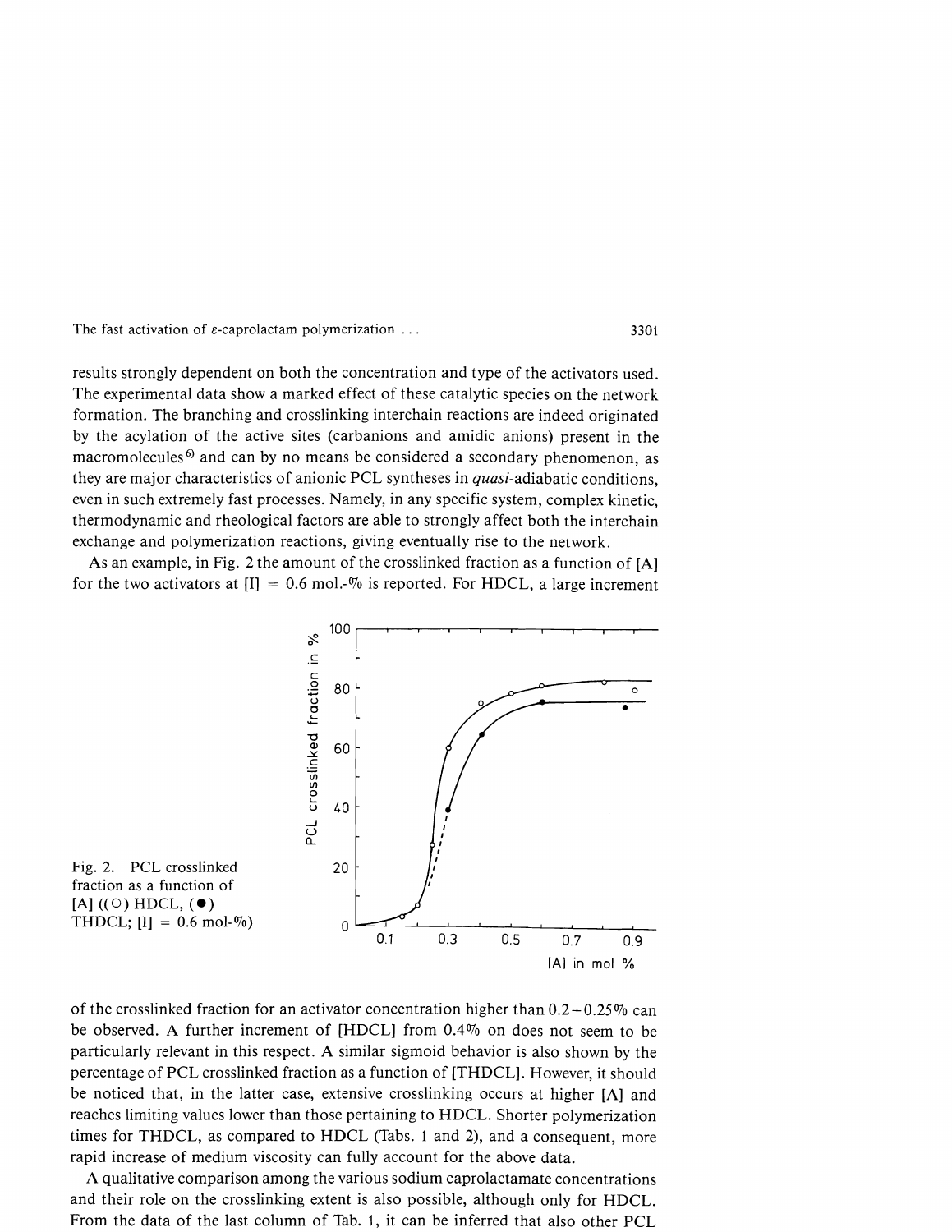-

On the whole, the aforementioned complexity of kinetic, thermodynamic and chemorheological factors on the amount of crosslinking is confirmed.

The swelling data of various deoligomerized PCL samples synthesized at fixed [I]  $(=0.6 \,\mathrm{mol}$ . $\%$ ) and exposed to formic acid vapours are reported in Tab. 3. It can be seen that by increasing the activator concentration, i. *e.* the fraction of crosslinked product, the polyamide swelling ratio obviously decreases. The interpolated degree of swelling at fixed crosslinking content is higher with HDCL than with THDCL, and this result should be linked to a higher number of crosslinking points per chain in the latter case and/or to steric hindrance effects.

| Activator used | [A]/[I]   | Degree of crosslinking<br>in $\%$ | $\alpha^{a)}$<br>in $\%$ |
|----------------|-----------|-----------------------------------|--------------------------|
| <b>HDCL</b>    | 0.30/0.60 | 60.4                              | 388.1                    |
| <b>HDCL</b>    | 0.40/0.60 | 75.9                              | 370.8                    |
| <b>HDCL</b>    | 0.50/0.60 | 79.1                              | 340.5                    |
| <b>THDCL</b>   | 0.30/0.60 | 39.1                              | 340.7                    |
| <b>THDCL</b>   | 0.40/0.60 | 63.7                              | 327.3                    |
| <b>THDCL</b>   | 0.85/0.60 | 70.9                              | 297.2                    |

Tab. 3. Data of PCL swelling in formic acid

<sup>a)</sup>  $\alpha = 100 \ (m-m_0)/(m_0 \ d)$ , where:  $m =$  weight of the swollen sample;  $m_0 =$  original weight of the sample;  $d =$  density of formic acid at 20 °C.

The above PCL samples show a crystallization rate lower than that of linear ones. The data concerning the isothermal crystallization of the crosslinked fraction (at 460 K) are reported in Tab. 4. The crystallization rate is expressed as the Avrami constant K. This value decreases as the crosslinked fraction increases.

| Activator<br>used                            | [A]/[I]                             | $\Delta H_c$<br>J/g  | n                 | K<br>$min^{-n}$            | Sample type           |
|----------------------------------------------|-------------------------------------|----------------------|-------------------|----------------------------|-----------------------|
| <b>HDCL</b><br><b>HDCL</b><br><b>HDCI</b>    | 0.30/0.60<br>0.40/0.60<br>0.80/0.60 | 44.7<br>41.4<br>46.4 | 3.8<br>3.9<br>3.4 | 0.0043<br>0.0038<br>0.0019 | insoluble<br>fraction |
| <b>THDCL</b><br><b>THDCL</b><br><b>THDCI</b> | 0.30/0.60<br>0.40/0.60<br>0.80/0.60 | 52.7<br>49.7<br>26.8 | 3.3<br>3.7<br>3.3 | 0.0689<br>0.0104<br>0.0008 | insoluble<br>fraction |

Tab. 4. Isothermal crystallization data  $(T_c = 460 \text{ K})^{a}$ 

<sup>a)</sup>  $T_c$ : crystallization temp.;  $\Delta H_c$ : crystallization enthalpy; *n*, *K*: Avrami exponent and constant.

Í